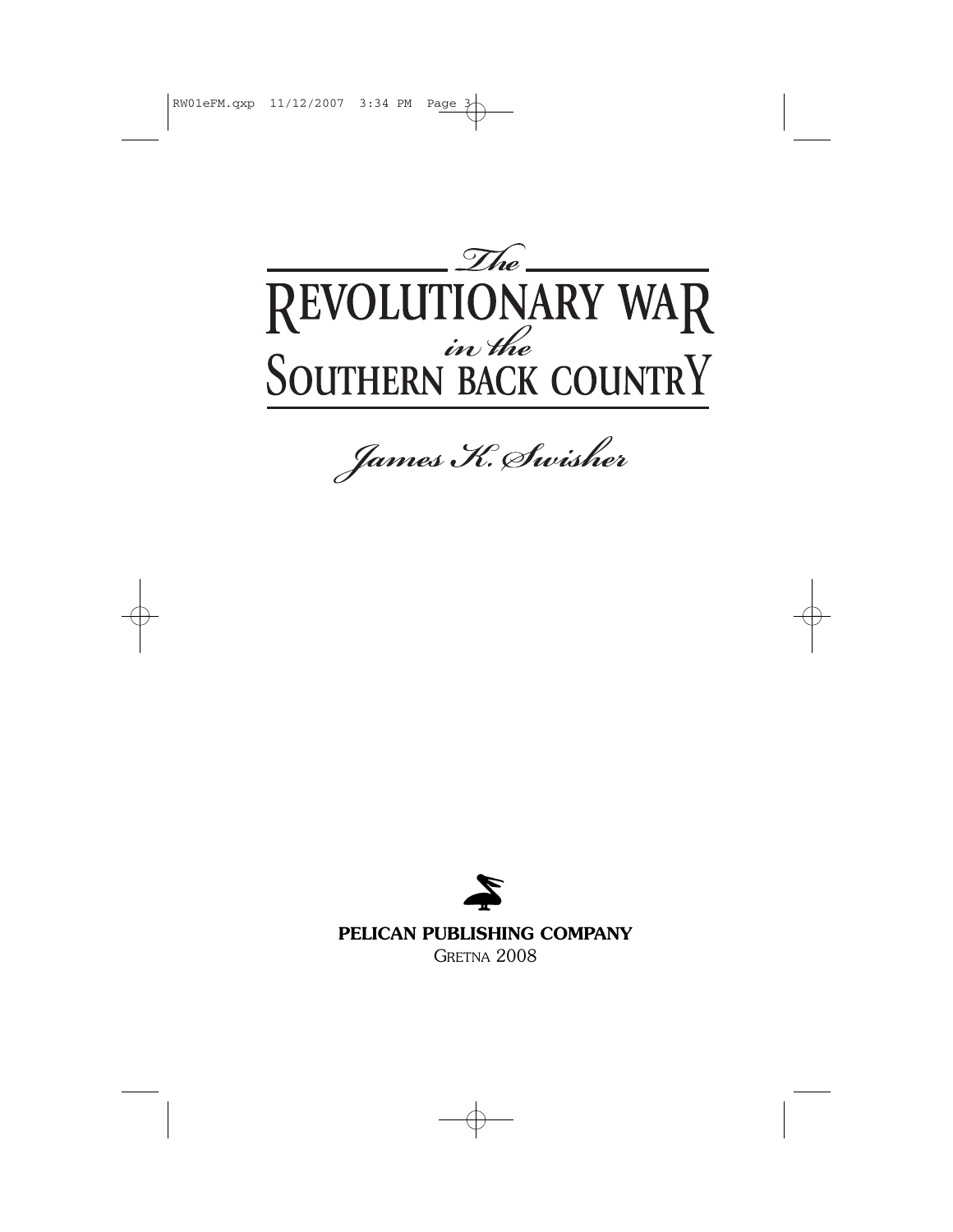COPYRIGHT © 2008 BY JAMES K. SWISHER ALL RIGHTS RESERVED

> *THE WORD "PELICAN" AND THE DEPICTION OF A PELICAN ARE TRADEMARKS OF PELICAN PUBLISHING COMPANY, INC., AND ARE REGISTERED IN THE U.S. PATENT AND TRADEMARK OFFICE.*

## LIBRARY OF CONGRESS CATALOGING-IN-PUBLICATION DATA

Swisher, James K., 1939-

The Revolutionary War in the southern back country / James K. Swisher.

p. cm.

Includes bibliographical references and index. ISBN 978-1-58980-503-3 (hardcover : alk. paper) 1. Southern States—History—Revolution, 1775-1783—Campaigns. 2. United States—History—Revolution, 1775-1783—British forces. 3. Great Britain. Army—History—Revolution, 1775-1783. 4. South Carolina—History—Revolution, 1775-1783—Campaigns. 5. North Carolina—History—Revolution, 1775-1783—Campaigns. 6. Georgia—History—Revolution, 1775-1783— Campaigns. 7. Virginia—History—Revolution, 1775- 1783—Campaigns. 8. United States—History— Revolution, 1775-1783—Campaigns. I. Title. E230.5.S7S95 2007 973.3'30975—dc22

2007028064



Printed in the United States of America Published by Pelican Publishing Company, Inc. 1000 Burmaster Street, Gretna, Louisiana 70053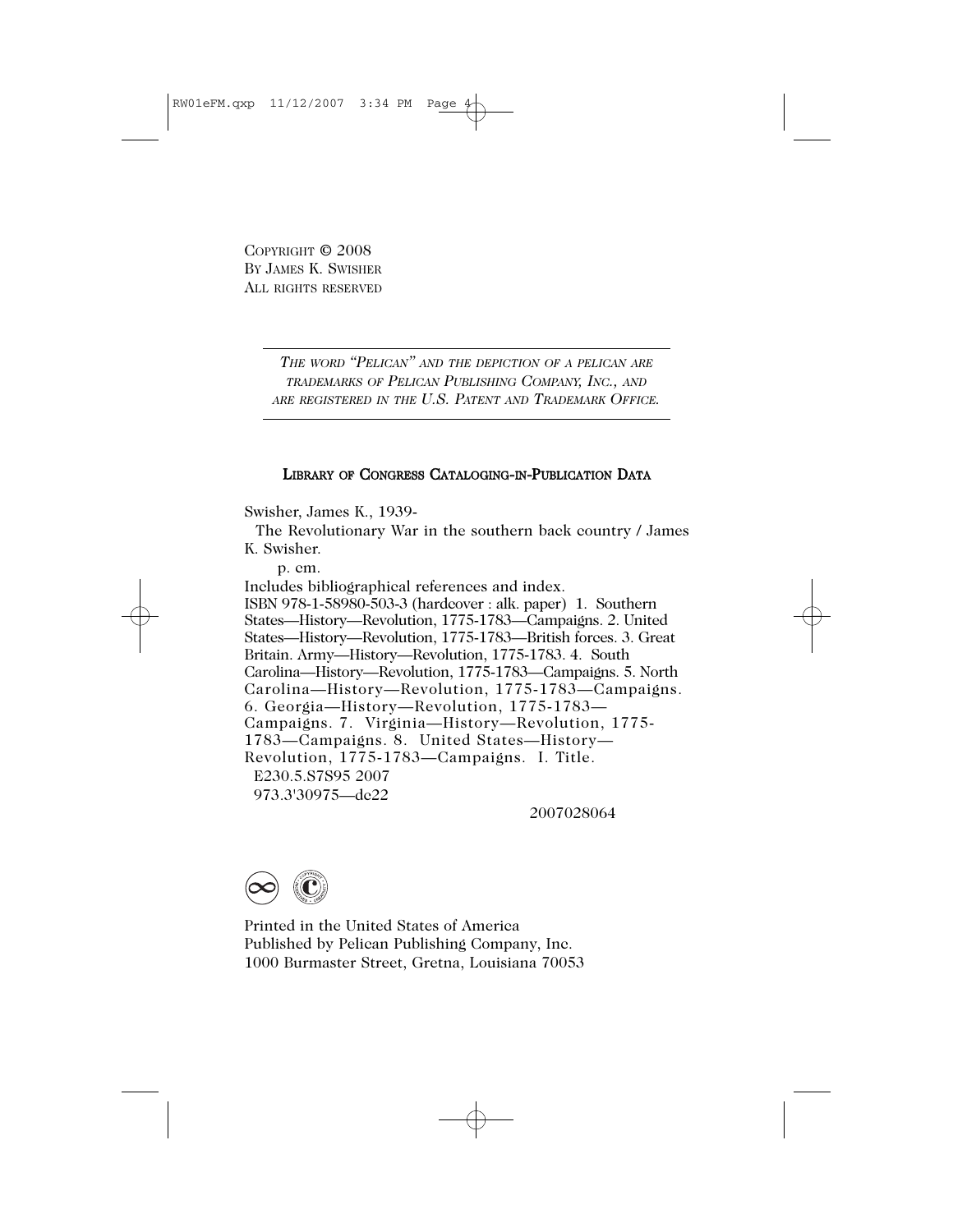*For Dr. Raymond Warlick Professor of History Ferrum College, Ferrum, Virginia*

*A master teacher, historian, and storyteller whose drive and dedication to reveal the southern revolutionary struggle was only equaled by his passion to complete a definitive biography of his hero, Francis Marion. Tragically, both efforts were interrupted by his untimely death.*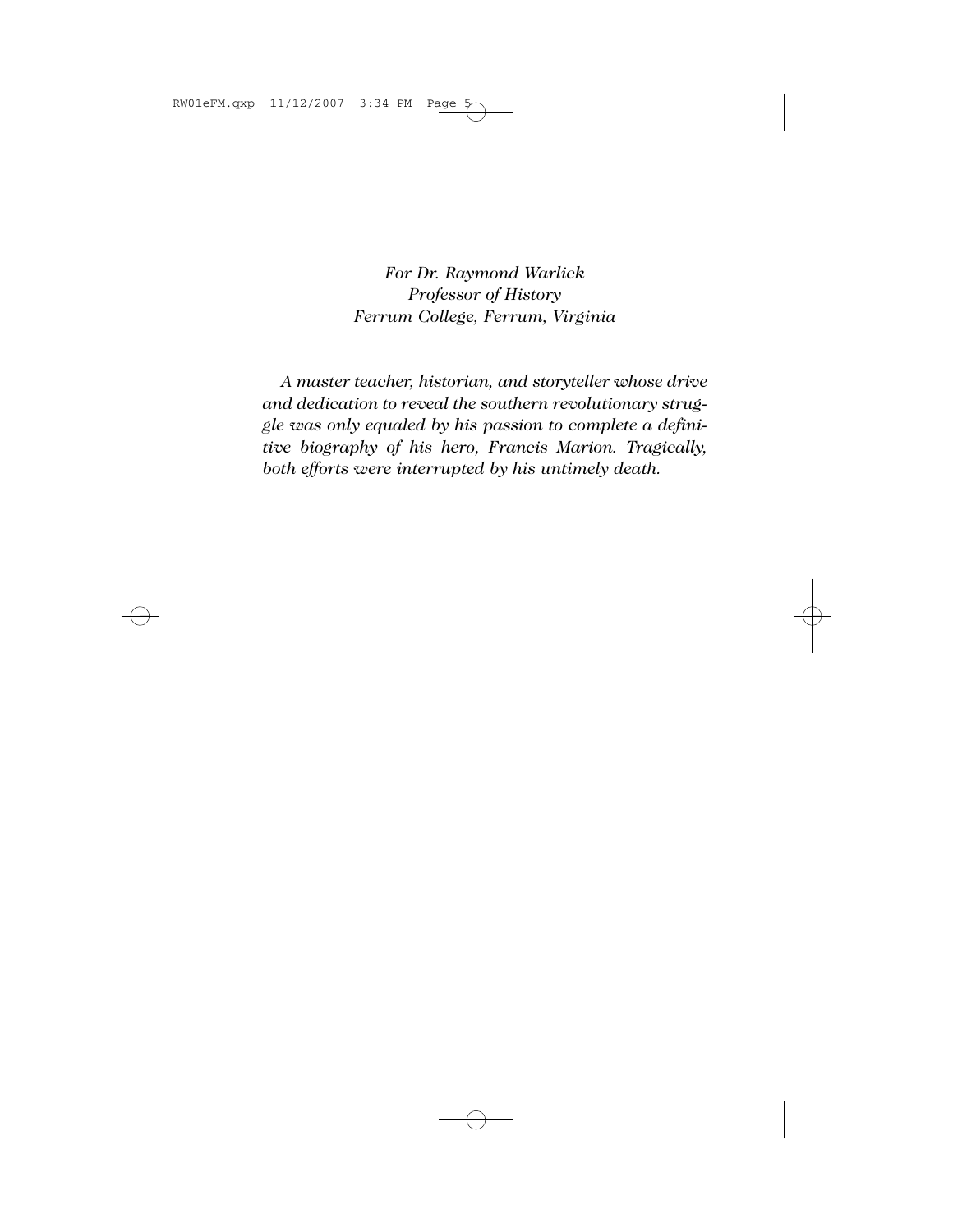## Contents

| Introduction                                   | 9   |
|------------------------------------------------|-----|
| Chapter 1: Clash at Point Pleasant             | 21  |
| Chapter 2: The Cherokee War of 1776            | 53  |
| Chapter 3: Thunder on Spring Hill              | 85  |
| Chapter 4: The Redcoats Return to Charles Town | 111 |
| Chapter 5: The Battle of Camden                | 143 |
| Chapter 6: The Rise of Partisan Warfare        | 173 |
| Chapter 7: Battle at Kings Mountain            | 203 |
| Chapter 8: The Fight at Hannah's Cowpens       | 243 |
| Chapter 9: Duel in North Carolina              | 273 |
| Afterword                                      | 321 |
| Bibliography                                   | 333 |
| Index                                          | 357 |
|                                                |     |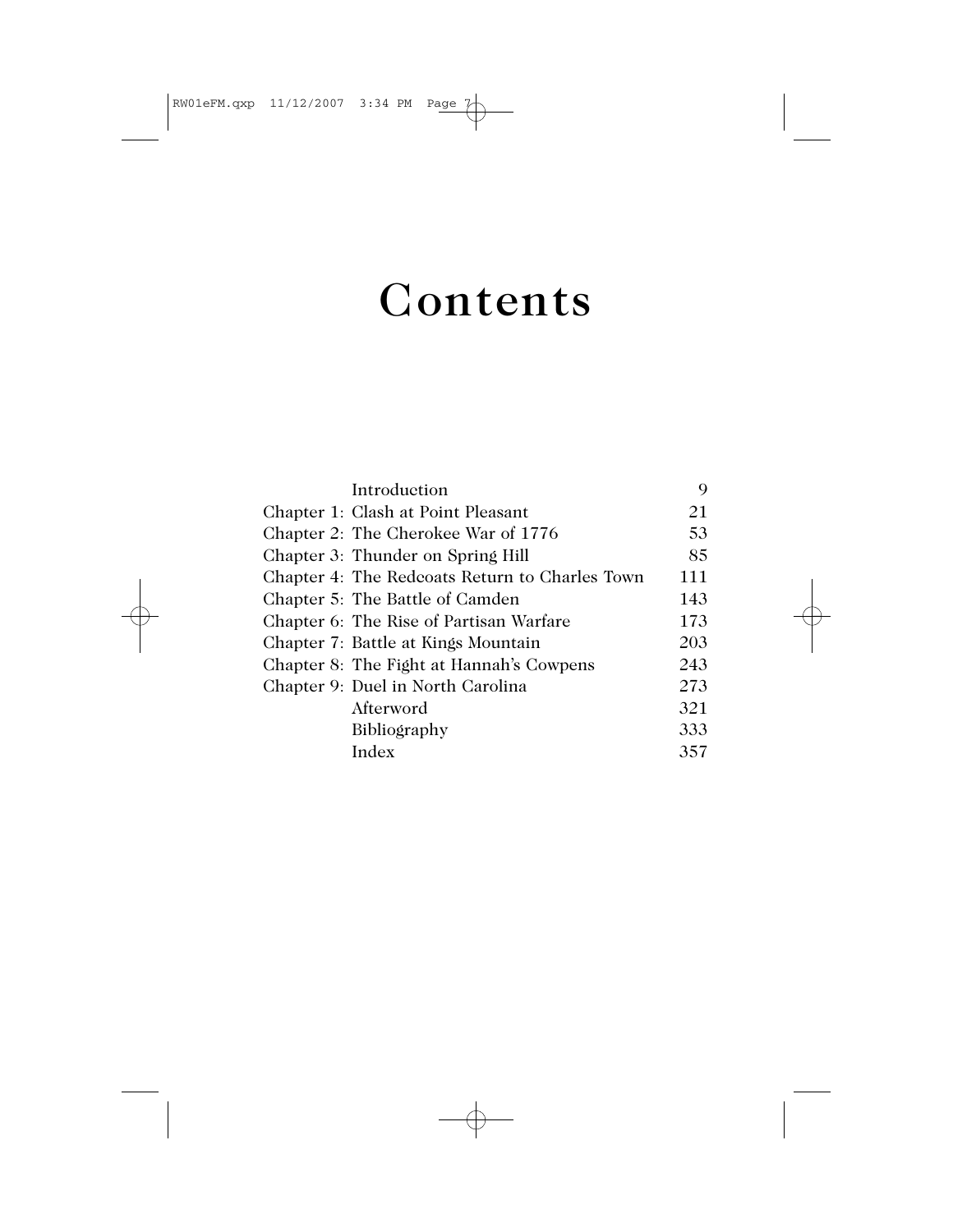## Introduction

"The Stream of Revolution, once started, could not be confined within narrow banks, but spread abroad upon the land."

> J. Franklin Jameson, *The American Revolution Considered as a Social Movement*

Deep beneath the blue gray water of Lake Norman, thirty-five miles northwest of Charlotte, lies Cowan's Ford on the Catawba River. About 4 A.M. on February 1, 1781, Charles Cornwallis, lieutenant general in the armies of George III and member of the House of Lords, spurred a reluctant mount down a steep embankment and into the Catawba, swiftly running four hundred yards wide and four feet deep at full flood. He was closely followed by Colonel Hall of the Brigade of Guards with the light infantry of the Brigade of Guards, their bayonets fixed on uncharged muskets and cartouche bags of cartridges strung about their necks. A bold British striking force was quietly attempting to force a river crossing, striving to cut off Daniel Morgan's victorious Colonials, now retreating north across the North Carolina back country. In as bold a feat of arms as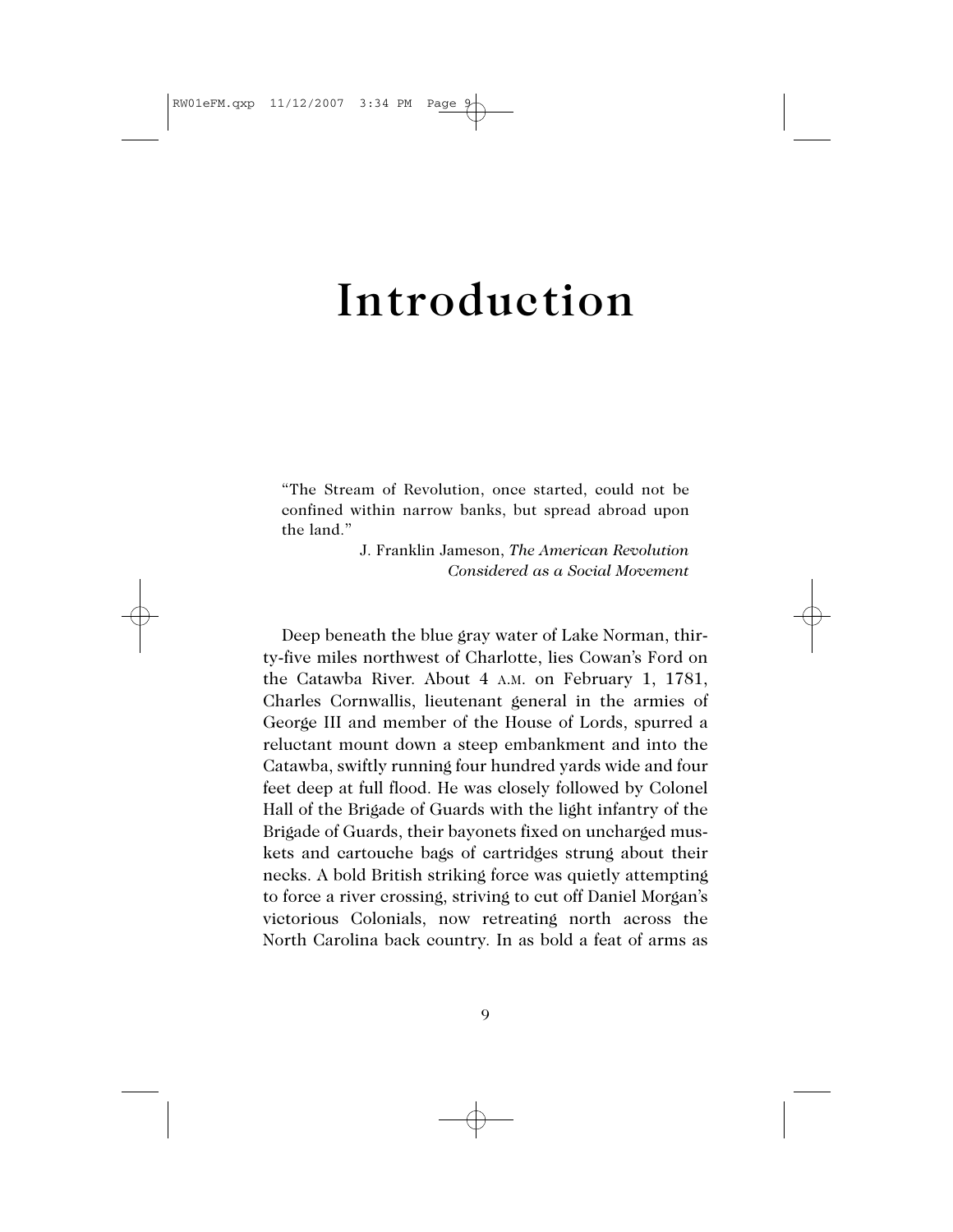ever undertaken by a British army commander, Lord Cornwallis dispatched Col. James Webster leading a demonstration toward Beatties Ford and personally led the guards, the Royal Welsh Fusiliers, and the Hessian von Bose Regiment in an assault across the raging Catawba at night, low-lying fog masking the advance.

Slinging their Brown Bess muskets, the guardsmen cut eight-foot wooden staffs to maintain their balance on the rocky bottom and plunged forward four abreast behind a quartet of mounted officers, three generals and a colonel. Cornwallis entered first, flanked by General O'Hara of the guards, General Leslie, and the aforementioned Hall. Proceeding quietly in anticipation of rebel fire, the scarletcoated soldiers completed almost half of their crossing before shouts and frantic movements signaled their discovery. Musket balls began to zing alongside the column as Colonial militia, stationed at the ford, fired blindly at the splashes of advancing troops. From upstream the boom of Webster's 3-pounders could be heard above the roar of rushing water. O'Hara's horse suddenly stumbled and rolled, throwing its rider under, while Leslie was swept from his saddle to be saved by a guardsman's extended staff. Standing to wave his guardsmen on, Hall was struck and killed by a musket ball just as Cornwallis's horse was hit for a second time. A contingent of light infantrymen sprinted past Cornwallis, sweeping up the steep bank on the Colonial side with bayonets, paused to load, and formed ranks. Cornwallis dismounted as his horse fell dead on the rebel bank. A musket ball struck Gen. William Lee Davidson, the capable American militia commander, setting off a confused and precipitous Colonial retreat. The desperate river crossing was complete.

Nearly a month earlier, in the damp, cold fog of early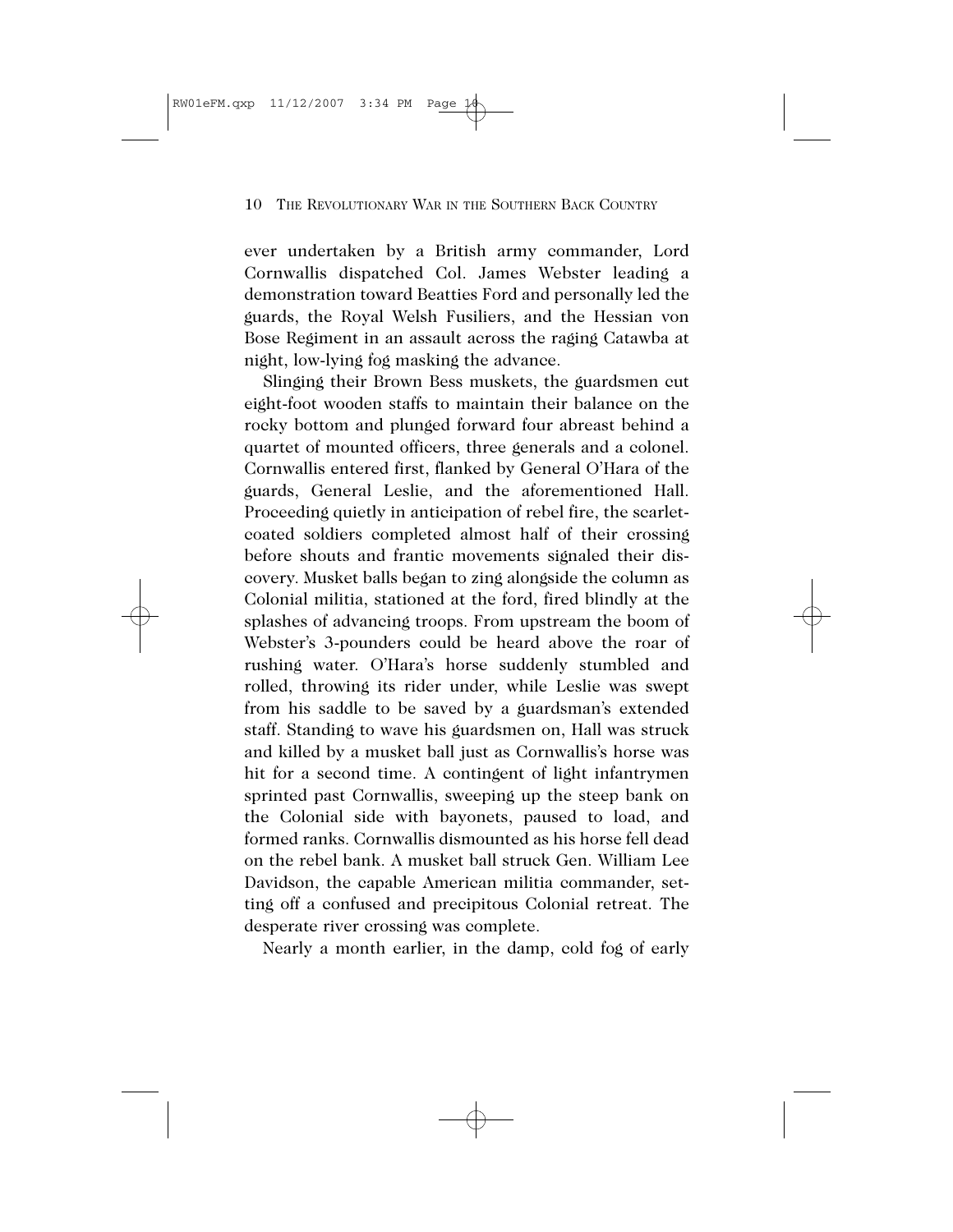morning on January 17, 1781, a ragged American force composed of militia battalions, Continental regiments, and a few cavalrymen huddled about campfires on the gentle slopes of a broom-straw field interspersed with oaks and chestnuts. A tall, rawboned, forty-four-year-old brigadier general, identified only by his uniform and wearing a battered old sword, stalked arthritically from fire to fire, joking, laughing boisterously, and patiently explaining his plans for first light. "Bany" was coming at a gallop, but if they listened to the Old Waggoner, Banastre Tarleton and his regulars would be running by noon.

A child of the frontier, his back scarred with 499 lashes of a British whip, this veteran of Braddock's inglorious defeat and a hundred Indian fights was a born backwoods leader. He could neither read nor write until taught to do so by his sixteen-year-old bride. With a lack of education, ignorance of the military arts, and a loud and profane method of expression, Daniel Morgan would never have attained leadership of a single file in the caste-defined British system of officer selection. But on the American frontier leadership was attained by merit and here on the dew-covered slopes of Cowpens, South Carolina, he brilliantly placed his followers in progressively stronger lines, constructing a tactical trap for Tarleton's aggressive and impatient nature. In doing so Morgan achieved one of the most outstanding American tactical victories of the revolution.

Astride a broken-down old nag, his leggings soaked with dew, the scar-faced Morgan anxiously viewed the Mill Gap Road from which he knew British outriders would appear. He was exactly what he appeared: a barroom brawler of fearless reputation. He led by example and demanded equal effort from those who followed him. Physically, despite his infirmities, he could and would whip any man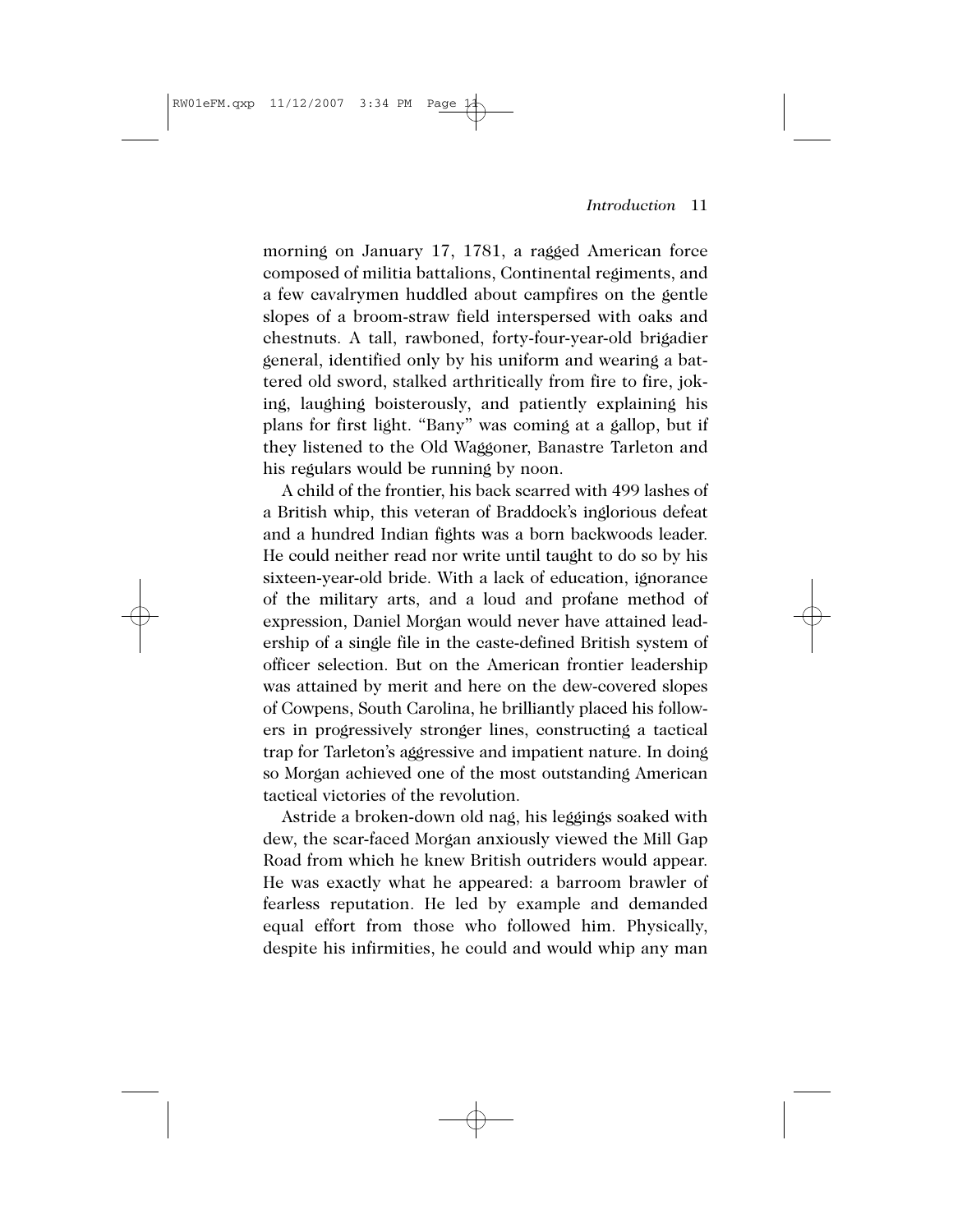

Mill Gap Road. On January 17, 1781, Daniel Morgan observed greencoated dragoons followed by the scarlet of British infantry emerge from the mists on the Mill Gap Road. (*Photo by Penny Swisher*)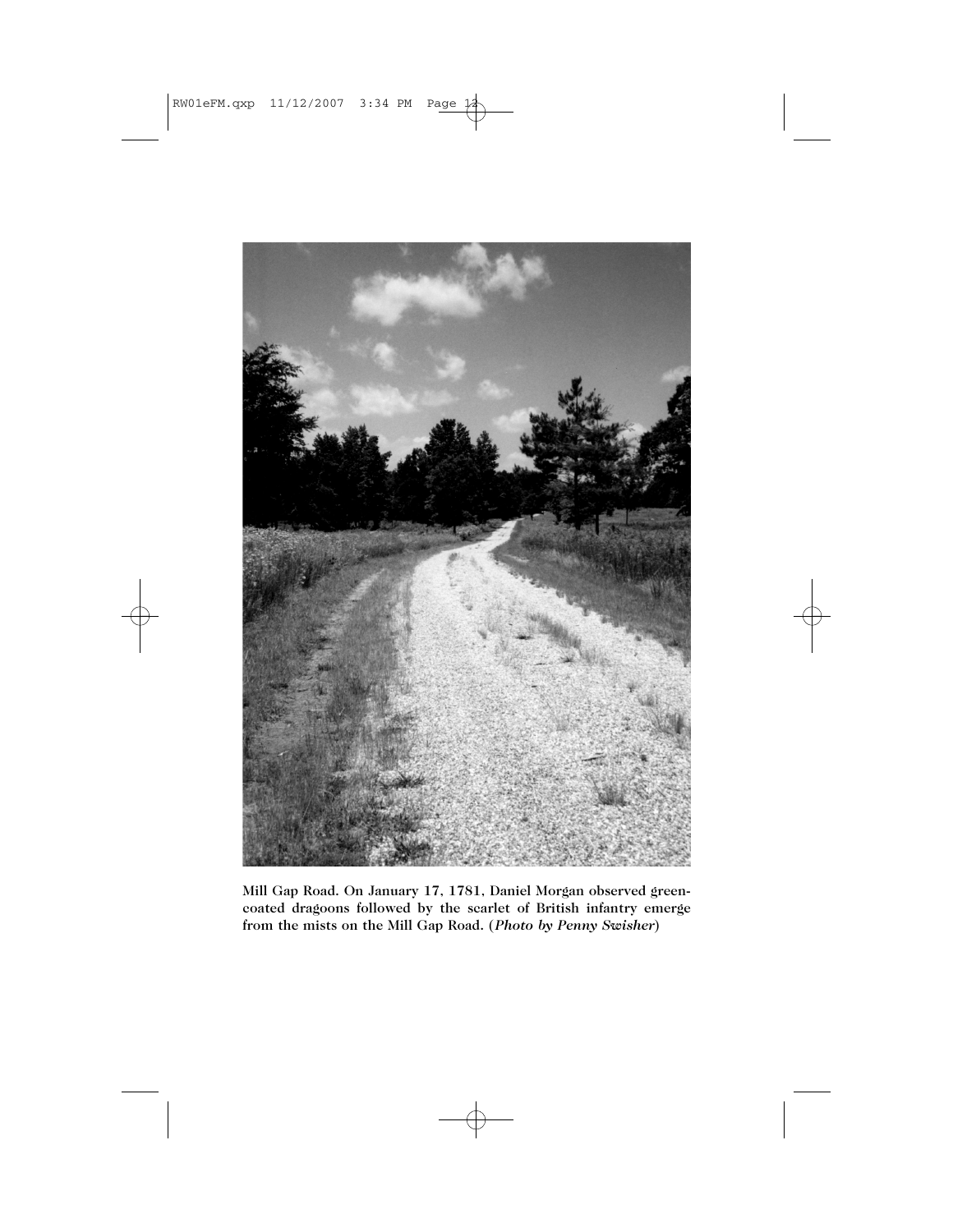on the field, friend or foe. Beneath that coarse exterior lurked a heaping of common sense and the patience to integrate a ragtag force of militia and Continentals and outgeneral, outmaneuver, and outfight a combined arms strike force of professional soldiers. As Morgan swung his arms from side to side to keep warm while vapor trails issued from his lips he spied what he sought. Through the pine limbs, green coats of the British Legion appeared, followed by the scarlet and white of the infantry. Morgan wheeled his horse and galloped for his first line of militiamen.

These vignettes, and a hundred similar others, illustrate the stellar individual contributions that characterize this final and decisive campaign of the revolution. Many of these individuals so intimately involved in the war can be recalled only by their fading pictures hung on the walls of county courthouses or schools. Occasionally they find mention in dated old history texts. Numerous counties and villages in the southern back country of North America are named for patriot heroes, but their actual deeds are often forgotten in the mythology of a dusty past. British and Hessian participants met an even more inglorious end. Buried where they fell, alongside roads or in plowed fields, these brave men disappeared even from the memories of families and friends far away, forgotten like the cause for which they fought.

But in the spring of 1775, these men were creating history. Numerous protests, boycotts, and acts of civil disobedience coalesced into open conflict between Great Britain and her North American colonies. Strangely, those provinces most like the mother country revolted just as an era of expected imperial glory emerged as a result of France's concession of her American colonies. During the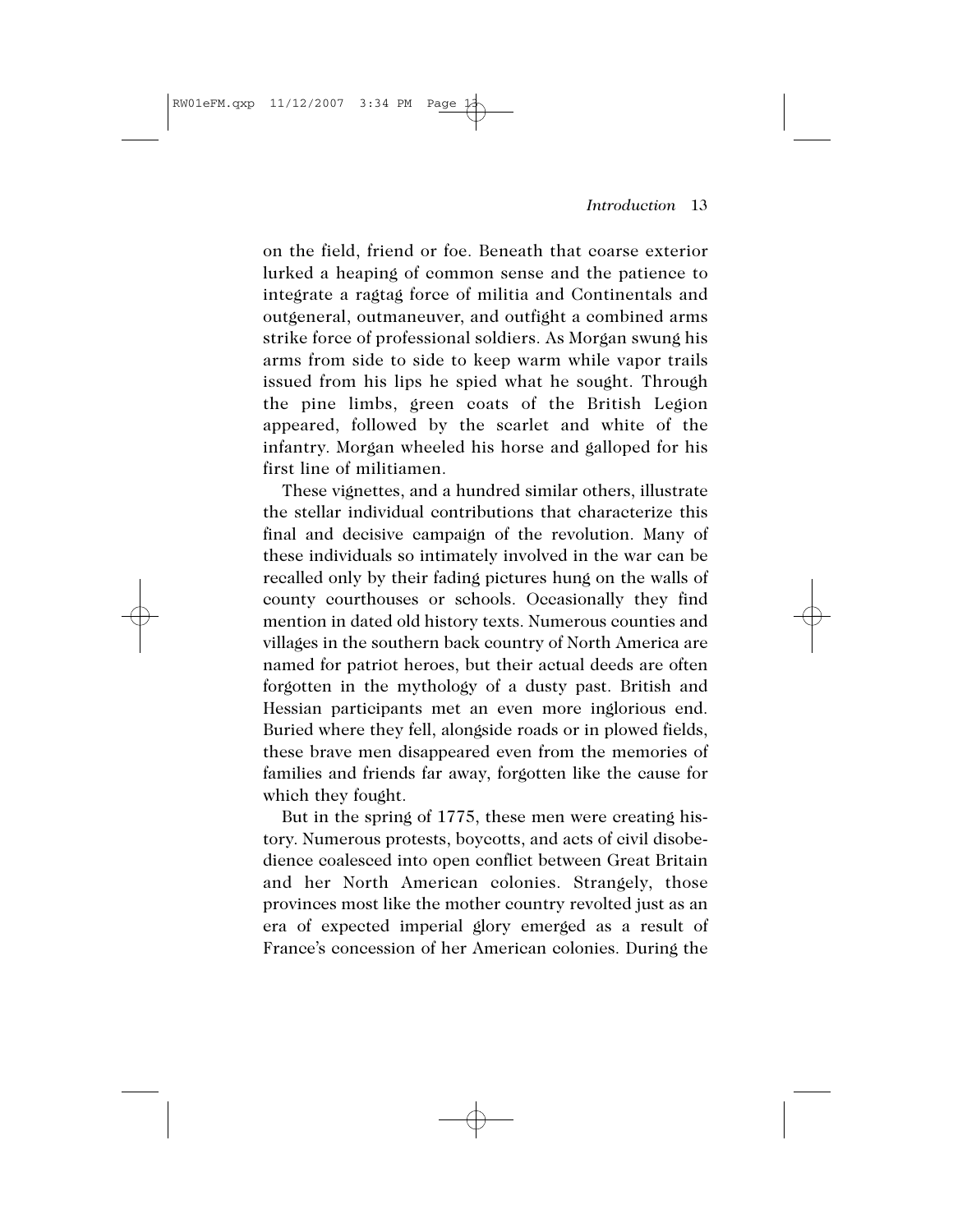almost eight years of warfare that followed, a nation was birthed, one that has exerted more impact upon modern world history than any other and now stands alone as a global superpower. The ensuing revolution was contested over a vast territory extending from Canada south to Florida and stretching inland from the Atlantic Ocean to the Appalachians and beyond.

Prior to 1775, American protests led to some quartering of redcoat infantry in the Colonies, particularly in Boston, Massachusetts, a major seaport, economic hub, and center of protest and defiance. In April, when Gen. Thomas Gage detached grenadiers and light infantrymen toward Lexington in search of a powder cache, he inadvertently touched off a powder keg. An exchange of gunfire on the triangular village green triggered a fighting retreat from Concord by 1,800 British troops who absorbed 73 killed and 174 wounded from swarms of rebel militia firing from every stone wall or copse of trees. As a result Boston was soon besieged by an armed mob of floppy-hat-wearing musket bearers. In January an attempt to break the rebel lines saw a blood bath on Breed's Hill, where another 226 British soldiers were slain, including many prominent officers.

George Washington, a Virginia planter, was appointed by the Continental Congress to organize an army from the almost fifteen thousand volunteers about Boston. He quickly approved an invasion of Canada by Generals Phillip Schuyler and Benedict Arnold, an endeavor that failed abjectly. On March 27, 1776, Gen. Robert Howe, who had replaced the unenthusiastic Gen. Thomas Gage, temporarily evacuated Boston, moving the army to Halifax, Nova Scotia. The Colonies were free of British troops.

This action was only preparatory to an actual campaign, and on June 25 Howe landed an overwhelming army on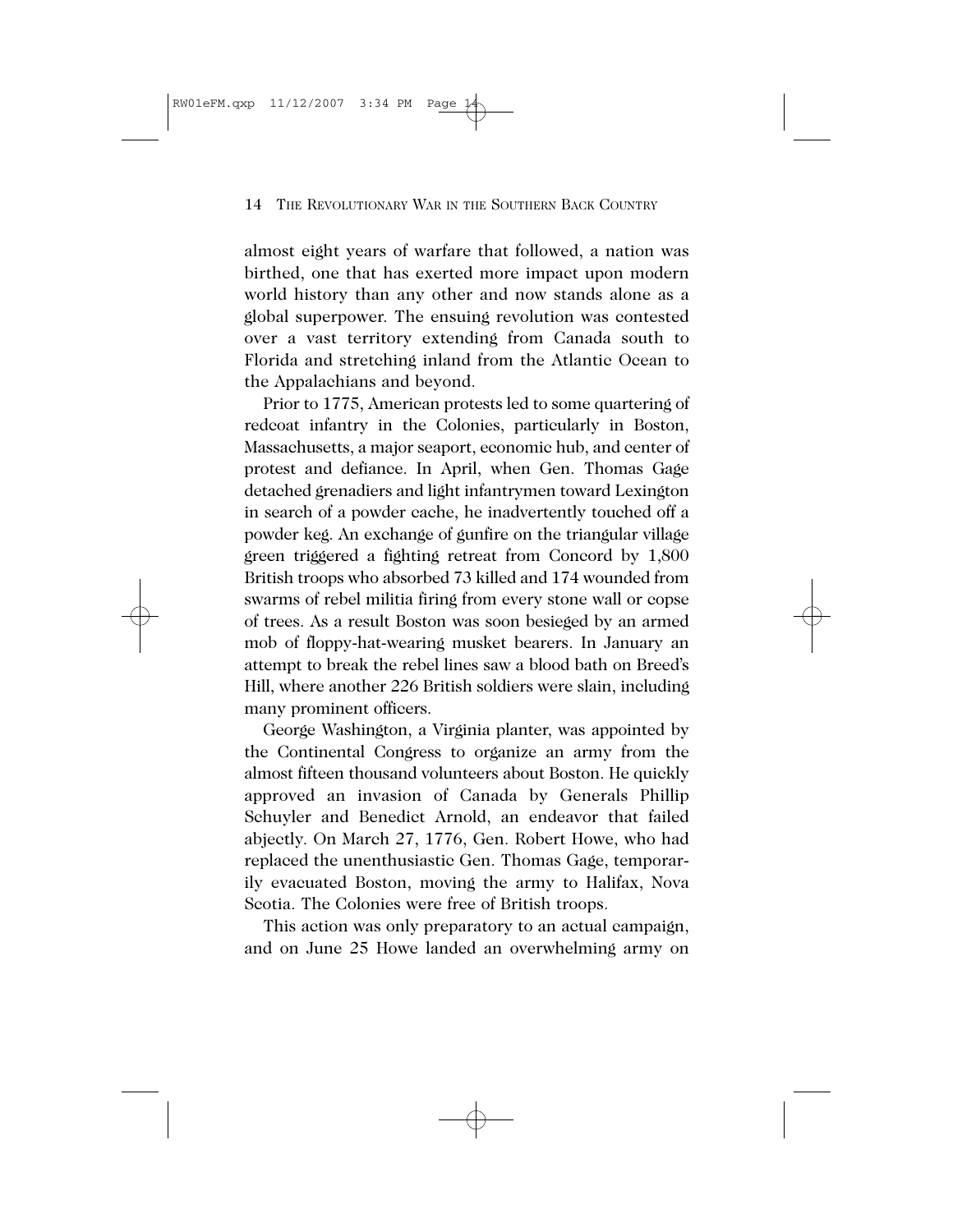Staten Island near New York City. Thirty-two thousand British regulars and Hessian allies stormed ashore, the largest expeditionary force ever dispatched from England. Desirous of awing the American Congress into a negotiated settlement, he launched a traditional campaign intended to clear New York and New Jersey of Colonials and defeat Washington's rebel army. But Washington, after serious setbacks around New York, realized that the odds dictated his adoption of a policy of preservation and avoided confrontation with the main Hessian and British army.

A subsequent action saw British commanders launch a selected army down the Lake Champlain route from Canada in an attempt to cut off New England from the remaining Colonies. Gen. John Burgoyne led the grandiose invasion but was surrounded and forced to surrender near Saratoga, New York. This mini-disaster has often been called the turning point of the war. French intervention was forthcoming and fighting in the northern theater soon largely was stalemated. Sir Henry Clinton replaced Howe as commander, but his troops were generally confined to the New York area without the ability to fight Washington, save on the American choice of terms. Since this initial campaign to recapture the Colonies had miscarried, reconsideration of a further strategy was necessary.

With the active entrance of France into a war rapidly spreading to worldwide significance and an ever hardening impasse in the northern combat zone, the British ministry was forced to reduce the resources it employed to defeat the American rebels. In addition, control of all-important sea lanes was now subject to interruption by the French fleet. But the king and his ministry refused to concede freedom to the Colonies, instead determining to increase reliance on American Loyalists. British strategists considered instituting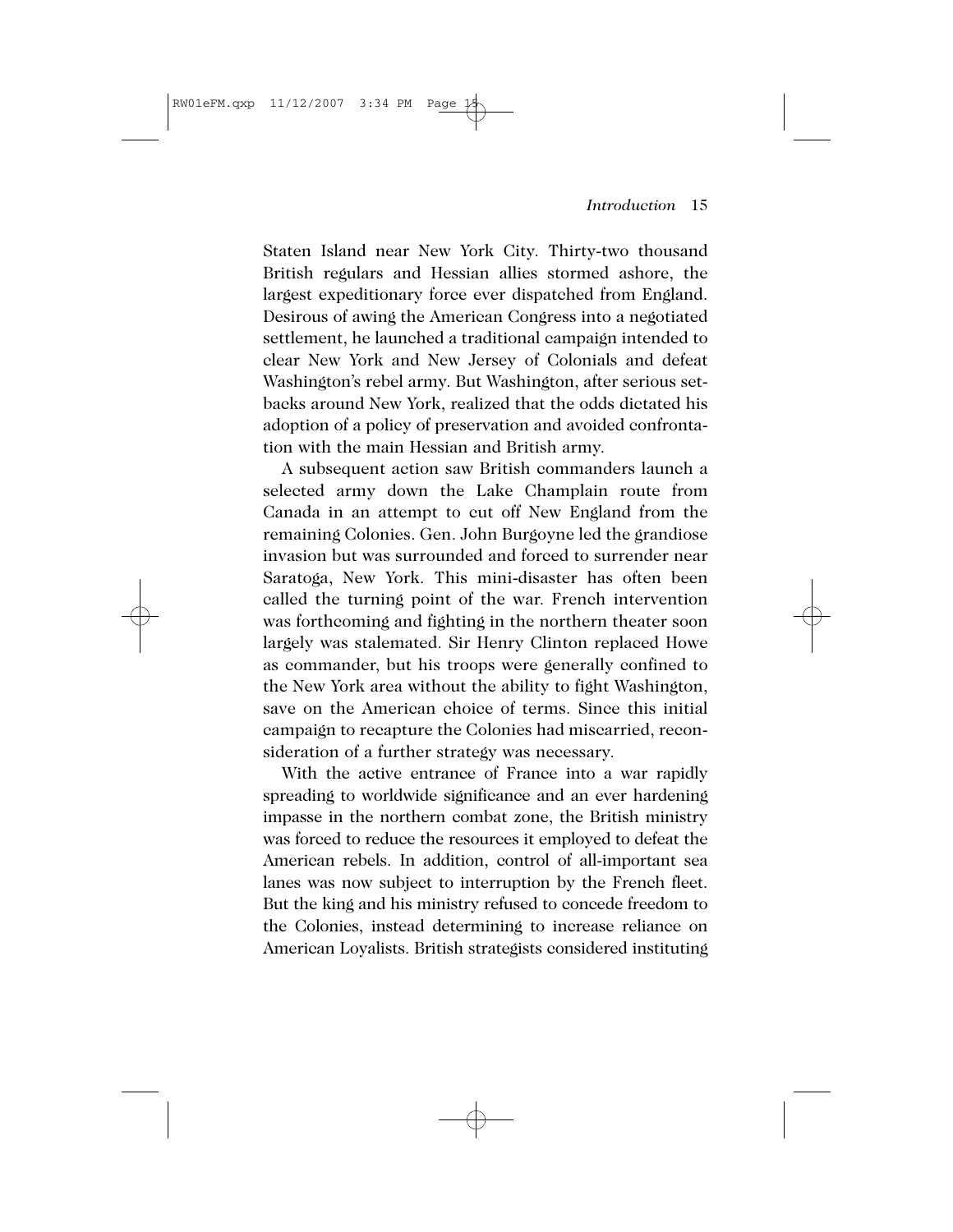a southern campaign to break the northern stalemate. Clinton and others were convinced that Loyalists were more prevalent in the southern provinces and that these Tories would openly declare their support when a British army appeared. Additionally, weather in the southern states permitted year-round campaigning, while in northern climes armies were inactive during winter. Too, the British foothold in Savannah, strengthened by the repulse of a French attack, encouraged their expansion of power from that base.

Based, therefore, on unsupported evidence of a groundswell of Loyalist support and under continuous pressure from the home office, Clinton launched the second strategic phase of the American Revolution, an invasion of the American southern provinces. In September 1779, when thirty-eight hundred reinforcements arrived in New York, Clinton withdrew troops from Rhode Island and initiated an expedition to the southern provinces utilizing eighty-seven hundred soldiers. The basic plan was to chop off one state at a time, beginning with Georgia and moving north to South Carolina, then North Carolina, and finally, Virginia. One by one, the southern colonies would return to British control and the northern provinces, isolated, blockaded, and besieged, would not long be able to resist. The consolidation of these provinces into the empire would bring with it the economic advantages of holding Charles Town and Savannah. With patience and a slow, deliberate approach, the strategists could see a slow demise of rebel solidarity. This decision would bring about a second turning point in the revolution, a juncture more definitive than the surrender at Saratoga.

This second phase of the revolution was initiated with high hopes of success. The major shift in British strategy and the expected consolidation of the southern provinces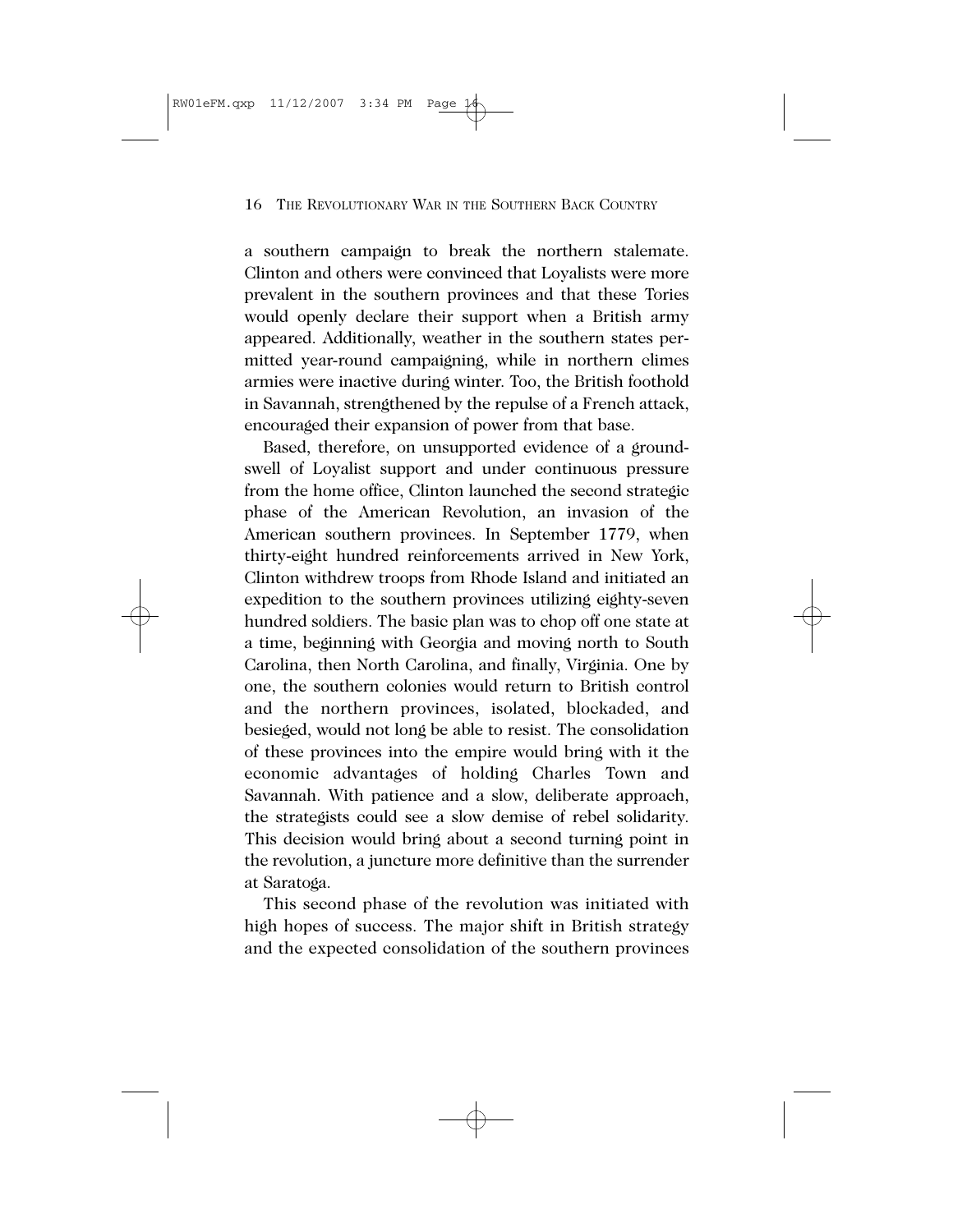would discourage their northern sisters from continued resistance. Historically, the campaign to recapture America from the south has been underestimated in its critical importance and almost forgotten in its military significance. As the campaign was extended and moved inland the nature of revolution evolved into partisan, guerilla, or even civil war, and the viciousness of action increased dramatically. Colonial armies developed tactics to combat invasion while tough professional British forces faced some of the most daunting expeditions of their history as they forged into the back country.

On the eve of the revolution the southern back country encompassed an area from Maryland through the Piedmont, or the western portions of four British colonies: Virginia, North Carolina, South Carolina, and Georgia. Heavily wooded and well watered, this tract was bound on the west by the crest of the Appalachian Mountains and on the east by the fall lines of the many rivers that drained from these mountains to the Atlantic Ocean. This elongated, peninsular-shaped region stretched from the Potomac River to mid-Georgia and had been sparsely populated by Europeans until the migrations after 1725. Its green, rugged land stretched endlessly into folding mountain crests. A region of striking contrasts, the back country was so heavily forested in places that foliage overlapped and prevented any view of the sky, making travel difficult. Contrasting areas, however, were parklike and open, awarding the observer with superlative vistas.

Oak, hickory, and chestnut trees thrived in the valleys and alongside streams, while the higher elevations were clothed in birch, maple, spruce, and pine. In the fall a myriad of colors—rust, yellow, red, and brown—filled the hillsides in profusion. The beauty of mountain laurel, flowering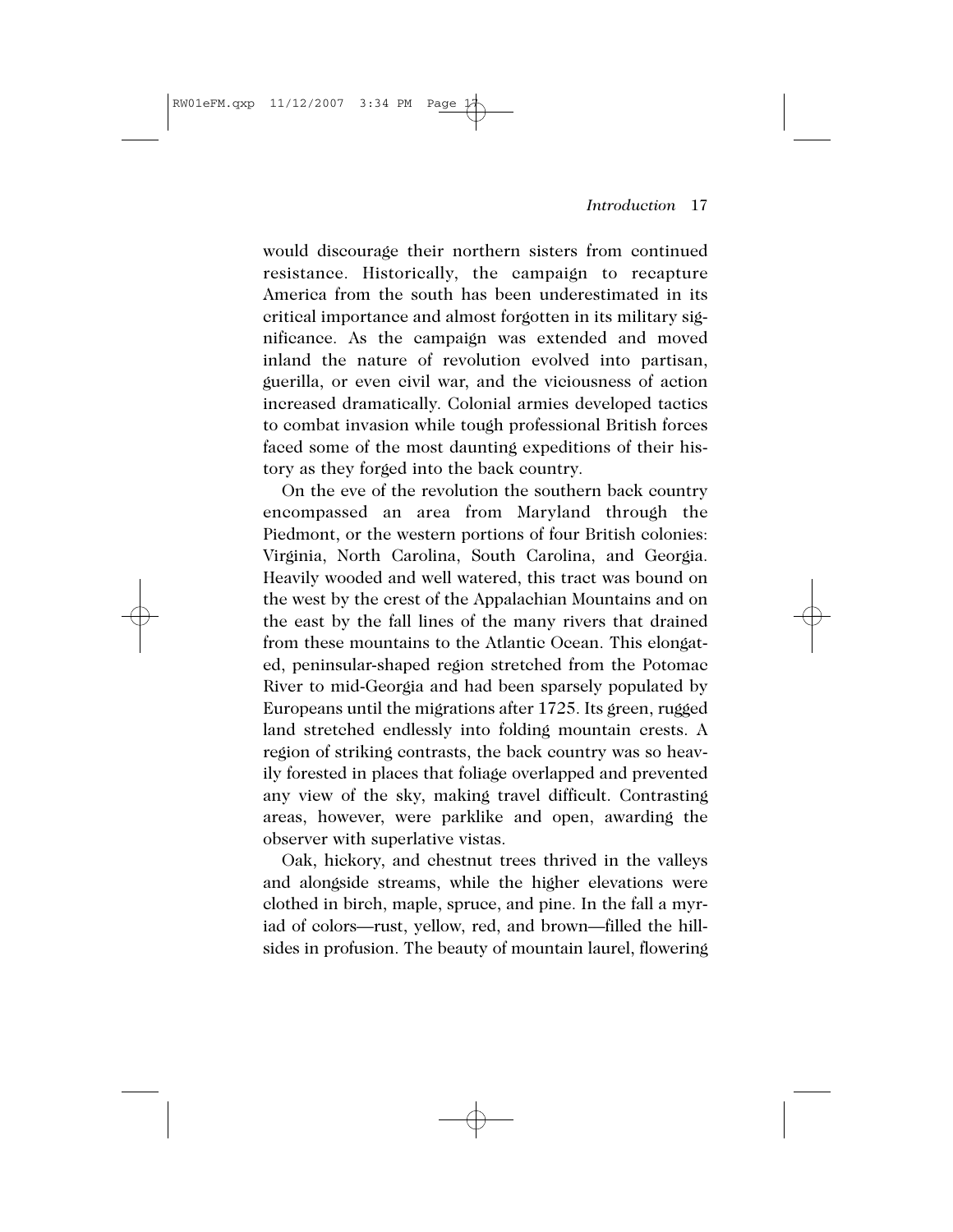dogwood, and wild azaleas was breathtaking in spring. Game was plentiful. Deer, elk, and woodland buffalo roamed the valley while turkeys gobbled in the thickets. Rattlesnakes and moccasins were numerous, presenting a constant danger. Panthers and wolves prowled the ridges; overhead, eagles spiraled and hawks dived in swift stoops.

As streams of land seekers poured south down the Great Wagon Road in the years prior to the revolution, population rates soared. Eager immigrants attempted to carve out a home in the tough environment. Subsistence farming dominated the decent soil as fields of corn, potatoes, and vegetables were scattered about and rangy cattle and half-wild pigs roamed the fields and woods. Labor was family produced, the large numbers of children working the cornrows and gardens. A few indentured servants joined the hardworking pioneers, but slavery was almost nonexistent. The predominant cash crop of future years, tobacco, had not yet appeared as a part of the area's agriculture. The southern back country was a hardscrabble existence, available for freedom seekers, but only to the rough and persistent. It was these determined survivors who would come face to face with the invading British and who, unexpectedly and unbelievably, would change the course of America's war.

This book will attempt to analyze the sequence of battles that occurred as a result of this basic British strategic change and the modification of that strategy, which pushed the fight into the Carolina back country. From the two Indian wars of earlier eras that reduced the threat of Indian allied participation in the revolution to the defense and capture of the great southern seaports, the sequence of events favored Crown armies. But active partisan groups from the back country were destroying the myth of Loyalism in the south. In an attempt to conclude the